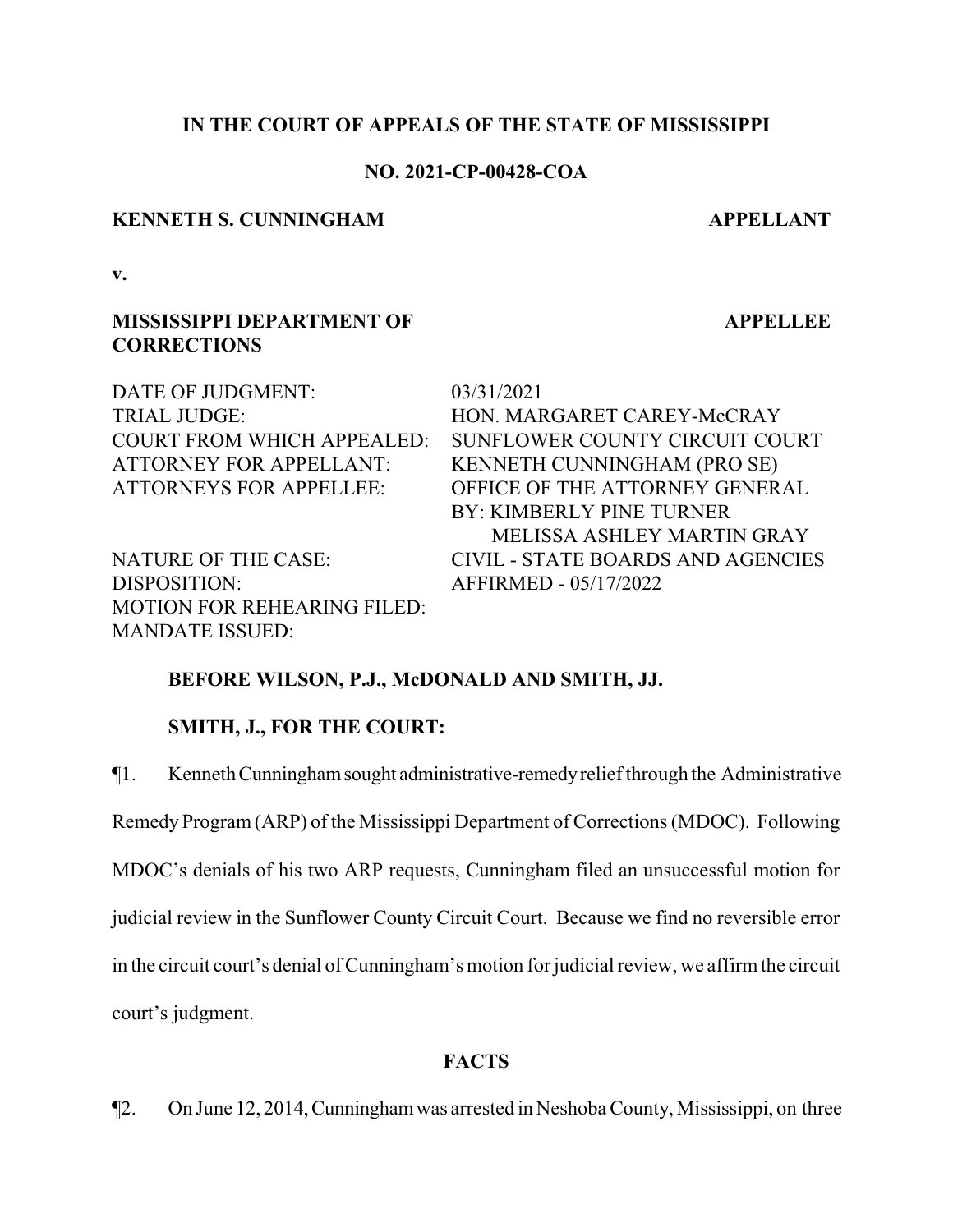separate charges of possession of controlled substances. On August 5, 2015, Cunningham was transferred to Lauderdale County, Mississippi. In March 2016, Cunningham was convicted in Neshoba County in Cause Number 15-CR-0091-NS-C and was sentenced to time already served as reflected on his commitment order. Cunningham's time served included the 419 days of pretrial detention he spent in Neshoba County before his transfer to Lauderdale County. In August 2016, Cunningham was convicted in Lauderdale County in Cause Numbers 253-14 and 292-14 and sentenced as a habitual offender to serve consecutive terms of seven years followed by one day of a twenty-five-year term in MDOC's custody.

¶3. On November 27, 2018, Cunningham filed a request for an administrative remedy through MDOC's ARP. Cunningham claimed that he was never sentenced in Neshoba County and that his 419 days of pretrial detention in Neshoba County should be credited toward the sentences he was currently serving for Cause Numbers 253-14 and 292-14. After finding that Cunningham's request exceeded the time limit for filing a grievance, MDOC denied the request as untimely. On June 13, 2019, Cunningham filed a second request through MDOC's ARP. MDOC denied the second request because it raised the same issue that had been addressed in the denial of Cunningham's first request. Aggrieved byMDOC's denials of his administrative-remedyrequests,Cunninghamfiled a motion for judicial review in the Sunflower County Circuit Court.

¶4. By its order filed on March 31, 2021, the circuit court addressed Cunningham's motion for judicial review. The circuit court found that the relief sought in Cunningham's

2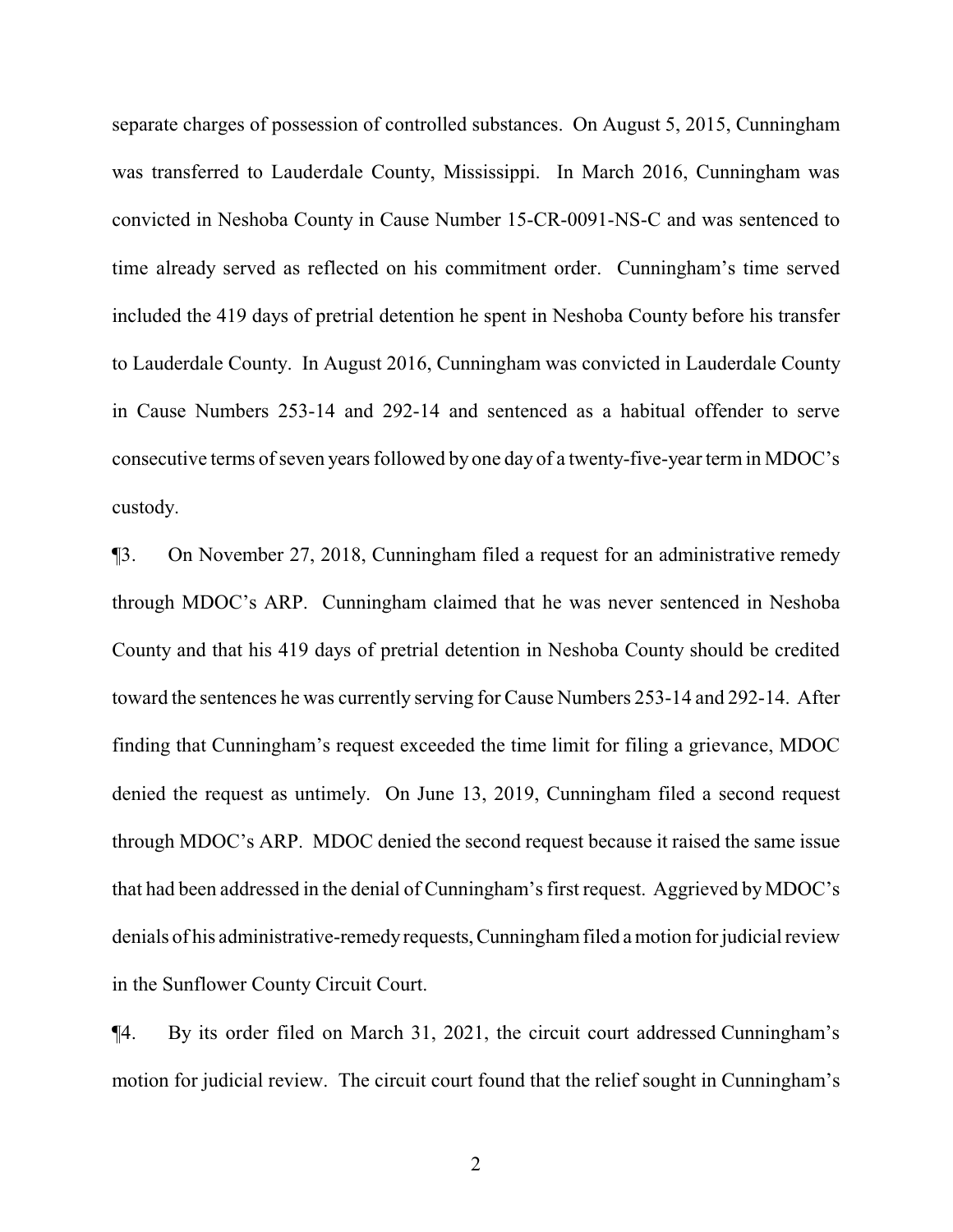ARP requests involved the computation of his sentence and that, if meritorious, the matter could affect the remaining amount of time Cunningham served in custody. As a result, the circuit court concluded MDOC had erred by simply denying Cunningham's first administrative-remedy request as time-barred. The circuit court further found, however, that Cunningham's 419 days of pretrial detention in Neshoba County had been applied toward his sentence in Neshoba County in Cause Number 15-CR-0091-NS-C. As a result, the circuit court held the same time could not also be applied toward Cunningham's current sentences in Lauderdale County in Cause Numbers 253-14 and 292-14. The circuit court therefore denied Cunningham's motion for judicial review of MDOC's decisions. Aggrieved, Cunningham appeals.

#### **STANDARD OF REVIEW**

¶5. "This Court reviews a circuit court's decision regarding an agency's actions using the same standard of review as trial courts." *Roberson v. Fisher*, 303 So. 3d 788, 790 (¶8) (Miss. Ct. App. 2020) (quoting *Jobe v. State*, 288 So. 3d 403, 408 (¶18) (Miss. Ct. App. 2019)). We examine "whether the circuit court exceeded its authority, bearing in mind that a rebuttable presumption exists in favor of the action of the agency, and the burden of proof is on the party challenging the agency's action." *Id.* (quoting *Jobe*, 288 So. 3d at 408 (¶18)). "Appellate review of an agency decision is limited to the record and the agency's findings." *Smith v. State*, 293 So. 3d 238, 241 (¶12) (Miss. 2020) (quoting *Bd. of Law Enf't Officers Standards & Training v. Butler*, 672 So. 2d 1196, 1199 (Miss. 1996)). "The Court will not disturb a decision of an administrative agency, like [MDOC], unless the decision is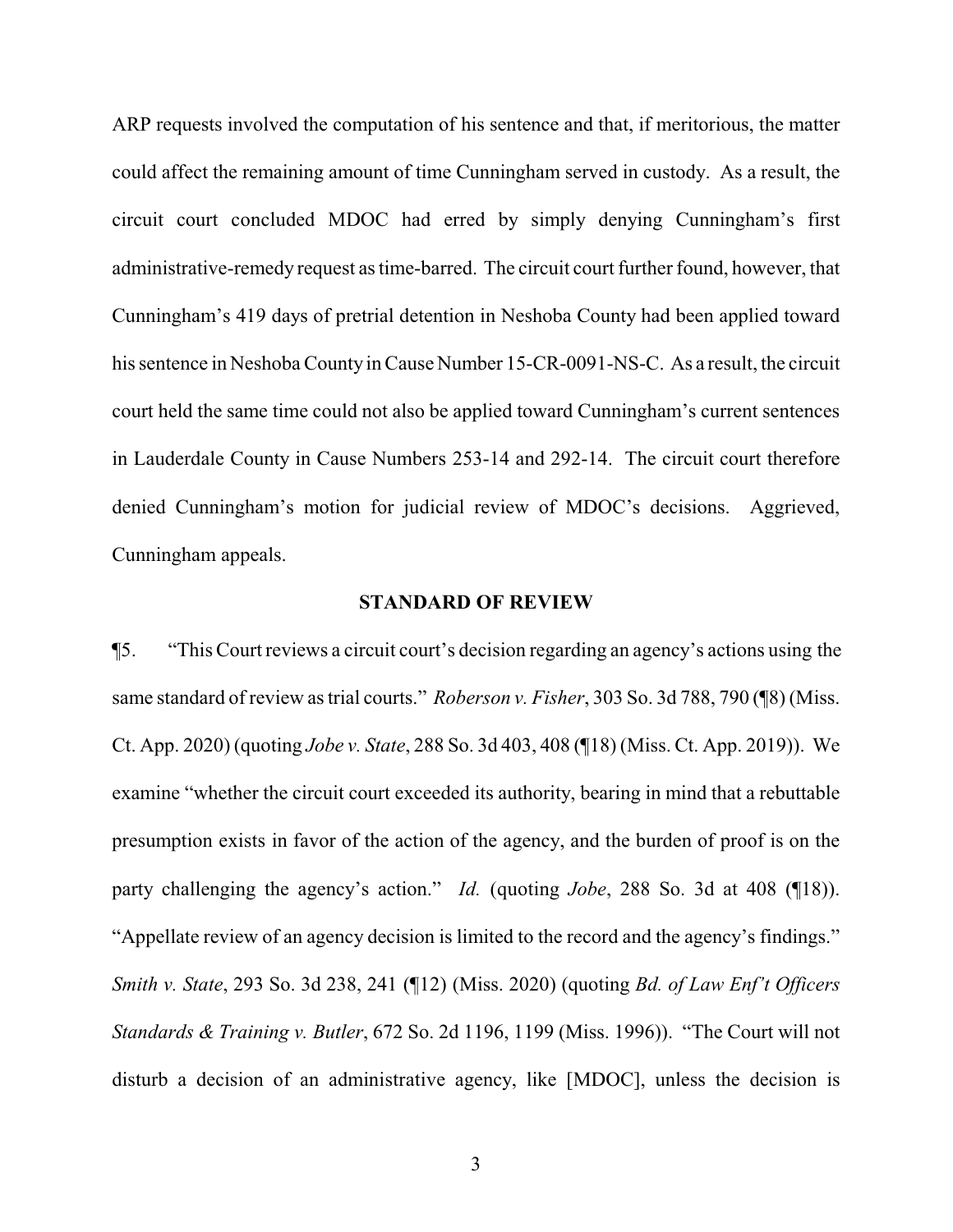unsupported by substantial evidence, is arbitrary or capricious, is beyond the agency's scope or powers, or is a violation of the party's constitutional rights." *Williams v. State*, 312 So. 3d 384, 384 (¶2) (Miss. Ct. App. 2020) (quoting *Thomas v. Miss. Dep't of Corr.*, 248 So. 3d 786, 789 (¶8) (Miss. 2018)).

#### **DISCUSSION**

¶6. On appeal, Cunningham challenges the circuit court's determination that his time spent in pretrial detention in Neshoba County was credited toward his sentence in Neshoba County in Cause Number 15-CR-0091-NS-C and therefore could not be applied toward his sentences in Lauderdale County in Cause Numbers 253-14 and 292-14.<sup>1</sup> Other than his own bare assertions, however, Cunningham has failed to provide any "supporting documents to serve as a factual foundation for his appeal." *Ballard v. State*, 130 So. 3d 87, 90 (¶13) (Miss. Ct. App. 2013). The record before us contains no documents pertaining to Cunningham's pretrial detention in Neshoba County or to his convictions and sentences in Neshoba and Lauderdale Counties that would support the allegations asserted in his appeal. "As the appellant, it is [Cunningham's] responsibility to provide this Court with a record sufficient to review his asserted issues." *Id.* Because Cunningham has failed to do so, we find there is insufficient evidence to demonstrate that the circuit court exceeded its authority or otherwise erred by denying Cunningham's motion for judicial review of MDOC's ARP

<sup>&</sup>lt;sup>1</sup> Cunningham asserts additional arguments in his appellate brief, but because he failed to raise these assignments of error before the circuit court, we decline to address them on appeal. *See Simpson v. State*, 282 So. 3d 663, 665 (¶5) (Miss. Ct. App. 2019) (recognizing that matters not raised before the trial court are procedurally barred from appellate review).